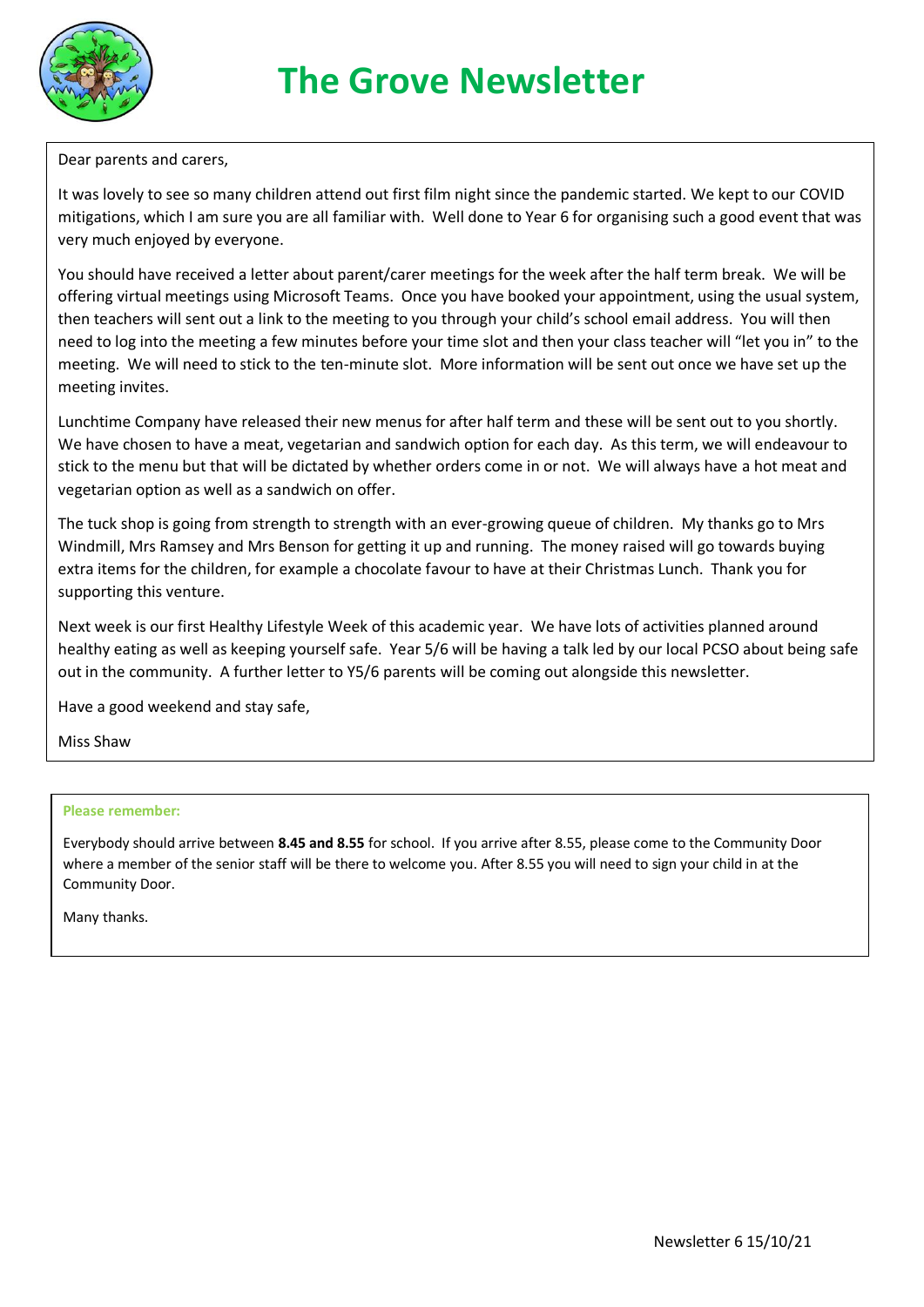

#### **Redhen is looking for a Grants Officer!**

We are seeking a part-time Grants Officer to join our amazing team working with families in North Cambridge, to secure funding to continue our vital work.

- Can you produce detailed, concise and persuasive written documents?
- Passionate about helping children and their families and understand the power of early intervention?
- Looking to return to work now children are back at school or finding your current role lacking in the flexibility you need to manage your other commitments?

For more information, and to apply, please see the following link:

### **https://www.redhenproject.org/grants-officer/**

#### **SECONDARY TRANSITIONS 2022 – DEADLINE APPROACHING**

All Year 6 parents should now apply for a Secondary School for next September. You need to have done this by the 31<sup>st</sup> October 2021. It is vitally important you complete the online form as without it your child will not be allocated a school place for Year 7. You will receive your offer on the 1st March 2022. If you have any issues, please let the office know and we will do what we can to help you.

You will need to log into the Citizen Portal to make your application and the link to the website is:

[https://www.cambridgeshire.gov.uk/residents/children-and](https://www.cambridgeshire.gov.uk/residents/children-and-families/schools-learning/apply-for-a-school-place/secondary-school)[families/schools-learning/apply-for-a-school-place/secondary-school](https://www.cambridgeshire.gov.uk/residents/children-and-families/schools-learning/apply-for-a-school-place/secondary-school)

If you do not wish to do the application online, paper application forms are available on request if you call 0345 045 1370. Any students that have deferred places must apply via a paper application, as the portal will not accept their date of birth for this transfer group.

*Please remember that you need to apply for a place – your child in Year 6 will not automatically get a place at Secondary School. If you need any help, please contact the school office.*



#### **Autumn Healthy Lifestyle Week**

It's that time of year again, Healthy Lifestyle Week begins on Monday!

This term the main focus is healthy eating, as last year's pupil survey showed a high demand for healthy cooking lessons. Therefore, every class will be taking part in a cooking lesson with their class teacher and exploring the benefits of a balanced diet. These lessons will be pitched according to age and will range from making fresh fruit skewers to pitta pizzas.

Some class will be taking part in science experiments related to the effect of salt in our diet and our younger pupils will be getting involved in art activities to showcase their learning.

In addition to this, we are challenging friends and families to get involved in **The Grove Challenge** by going on walks, runs, or bike rides on as many afternoons this week as you can. Write down the distance you have travelled on each journey and bring it to school the next day for your teacher to record.

You could walk to and from school, scoot to the park and back, cycle to the shop and back…

Newsletter 6 15/10/21 Last year we managed to travel 670km to Disneyland Paris! The children will be recording their Move for 15 daily runs in school as well. Let's see if we can go even further this year!